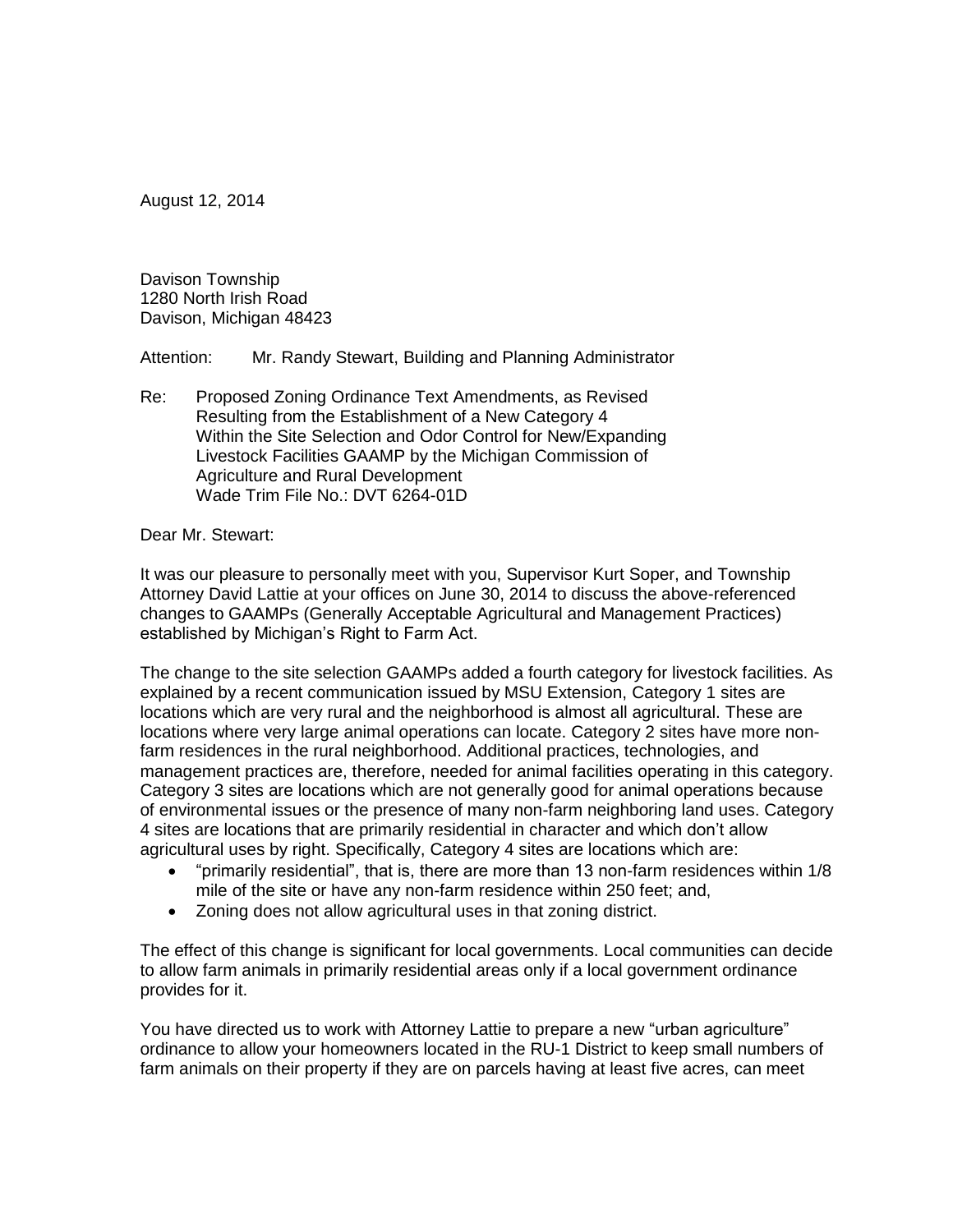Davison Township August 12, 2014 Page 2

applicable GAAMPs, and the number of farm animals which can be kept on the property are restricted to those currently established under Section 601, 8 of the Township Zoning Ordinance. You have also requested that farming operations in existence prior to the effective date of the new ordinance be allowed to continue in place. We met with Attorney Lattie at his office on August 7, 2014 to discuss this matter and to determine what changes are required to the Zoning Ordinance. We suggest the following changes:

- 1. Delete "farms of 40 acres or more" found in existing Section 501, 1 [uses permitted in the RA, Residential Agricultural District] in its entirety, and replace it with the following language:
	- 1. **Farm operations meeting Generally Acceptable Agricultural Management Practices (GAAMPs) enacted by the State of Michigan under the Right to Farm Act, PA 93 of 1981, as may be amended.**
- 2. Delete existing Section 501, 17 [accessory buildings and uses allowed in the RA District]in its entirety, and replace it with the following language:
	- 17. **Accessory buildings and uses customarily incidental to any of the abovepermitted uses,** i**ncluding farm markets meeting GAAMPs enacted by the State of Michigan, under the Right to Farm Act, PA 93 of 1981, as may be amended.**
- 3. Delete existing Section 503 [required conditions for the placement of pens, corrals, and barns inasmuch as this is regulated by GAAMPs] in its entirety. Renumber existing Section 504 as Section 503.
- 4. Delete "farms of 40 acres or more" found in existing Section 601, 2 and "specialty forms" found in existing Section 601.6 [uses permitted in the RSE, Residential Suburban Estate District] in their entirety, reserving each Section "for future use" as follows:
	- 2. **Reserved for future use.**

### 6. **Reserved for future use.**

It is our understanding that the new urban agriculture ordinance will allow horse farms and the keeping of horses for recreational purposes to exist in the RSE District under existing standards. Please refer to Section 1727, 4.

5. Delete existing Section 601, 8 [accessory buildings and uses allowed in the RSE District] in its entirety, and replace it with the following language: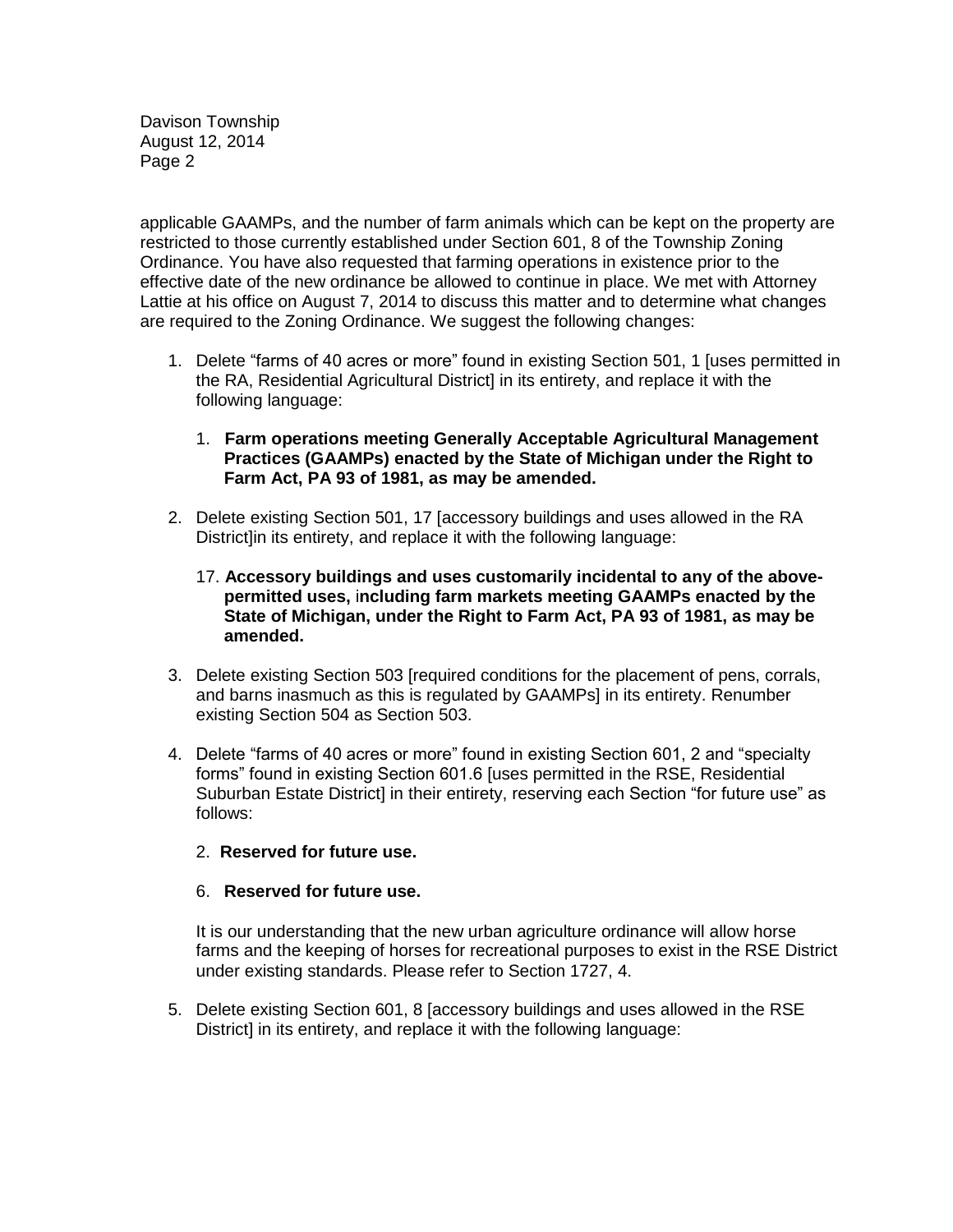Davison Township August 12, 2014 Page 3

# 8. **Accessory buildings and uses customarily incidental to any of the abovepermitted uses.**

6. Delete existing Section 701, 8 [accessory buildings and uses allowed in the RU-1 District] in its entirety, and replace it with the following language:

## 8. **Accessory buildings and uses customarily incidental to any of the abovepermitted uses.**

7. Retitle existing Section 1727 [Keeping of Pets and Livestock] as follows:

# **Section 1727. Keeping of Pets**

- 8. Delete Sections 1727, 3 5 in their entirety.
- 9. Delete existing Section 1727, 1 in its entirety, and replace it with the following language:
	- 1. **Except as provided in Sections 401, 501, 602, and 702 for kennels, not more than three (3) dogs or three (3) cats or three (3) such animals in any combination per household may be kept as pets.**
- 10. Delete the definitions of Farm, Commercial Farm, Farm Operation, Farm Product and Specialty Farm found in Section 201 to be consistent with definitions found in PA 93 of 1981, as amended (the Michigan Right to Farm Act). Replace these terms with the following definitions taken directly from the RTFA:

**Farm: The lands, plants, animals, buildings, structures, including ponds used for agricultural or aquacultural activities, machinery, equipment, and other appurtenances used in the commercial production of farm products.**

**Farm Operation: The operation and management of a farm or a condition or activity that occurs at any time as necessary on a farm in connection with the commercial production, harvesting, and storage of farm products, and includes, but is not limited to: marketing produce at roadside stands or farm markets; the generation of noise, odors, dust, fumes, and other associated conditions; the operation of machinery and equipment necessary for a farm including, but not limited to, irrigation and drainage systems and pumps and on-farm grain dryers, and the movement of vehicles, machinery, equipment, and farm products and associated inputs necessary for farm operations on the roadway as authorized by the Michigan Vehicle Code, Act No. 300 of the Public Acts of 1949, being sections 257.1 to 257.923 of the Michigan Compiled Laws; field preparation and ground and aerial seeding or spraying; the application of chemical fertilizers or organic materials, conditioners, liming materials, or**